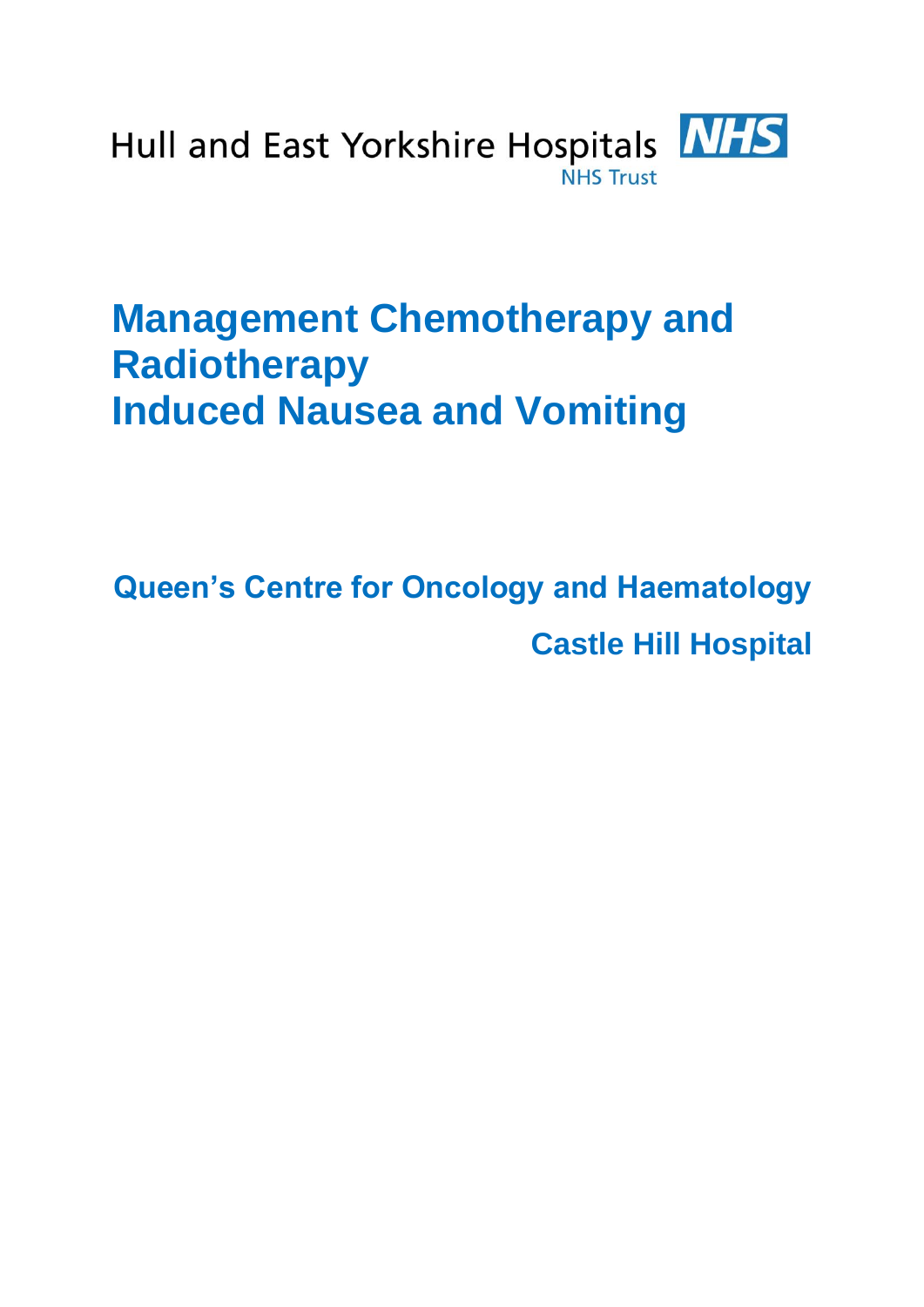### **Version Control**

| <b>Version</b> | Date Issued | <b>Review Date</b> | <b>Brief Summary of</b><br>Change | <b>Owner's Name</b>         |
|----------------|-------------|--------------------|-----------------------------------|-----------------------------|
| 1.0            | May 2018    | May 2020           | <b>Original Draft</b>             | <b>Acute Oncology Group</b> |
|                |             |                    |                                   |                             |
|                |             |                    |                                   |                             |
|                |             |                    |                                   |                             |

# **Signature Sheet**

| These guidelines have been agreed by:                                 |                     |                    |  |
|-----------------------------------------------------------------------|---------------------|--------------------|--|
| <b>Title</b>                                                          | <b>Name</b>         | <b>Date Agreed</b> |  |
| Chemotherapy Lead HEY                                                 | Dr Victoria Brown   | May 2018           |  |
| Chemotherapy Lead NLAG                                                | Dr Victoria Brown   | May 2018           |  |
| The Acute Oncology and Chemotherapy CEGs have agreed these guidelines | May 2018            |                    |  |
| Acute Oncology Group Hull and East Yorkshire NHS Trust                |                     | May 2018           |  |
| Acute Oncology Lead at HEY                                            | Dr Nabil El-Mahdawi | May 2018           |  |
| Acute Oncology Lead NLAG and<br>Neutropenic Sepsis Subgroup Chair     | Dr Georgios Bozas   | May 2018           |  |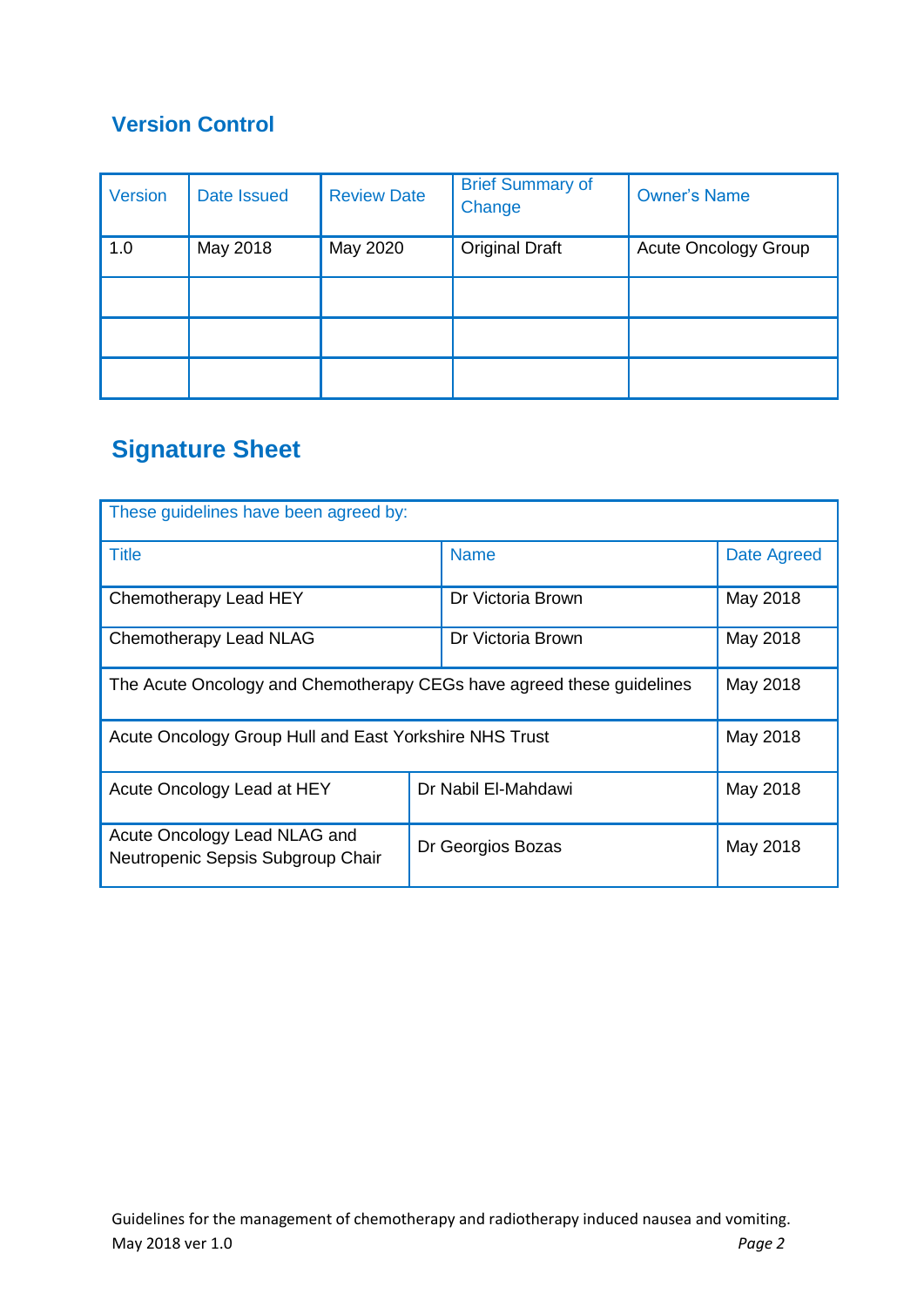#### **Contents**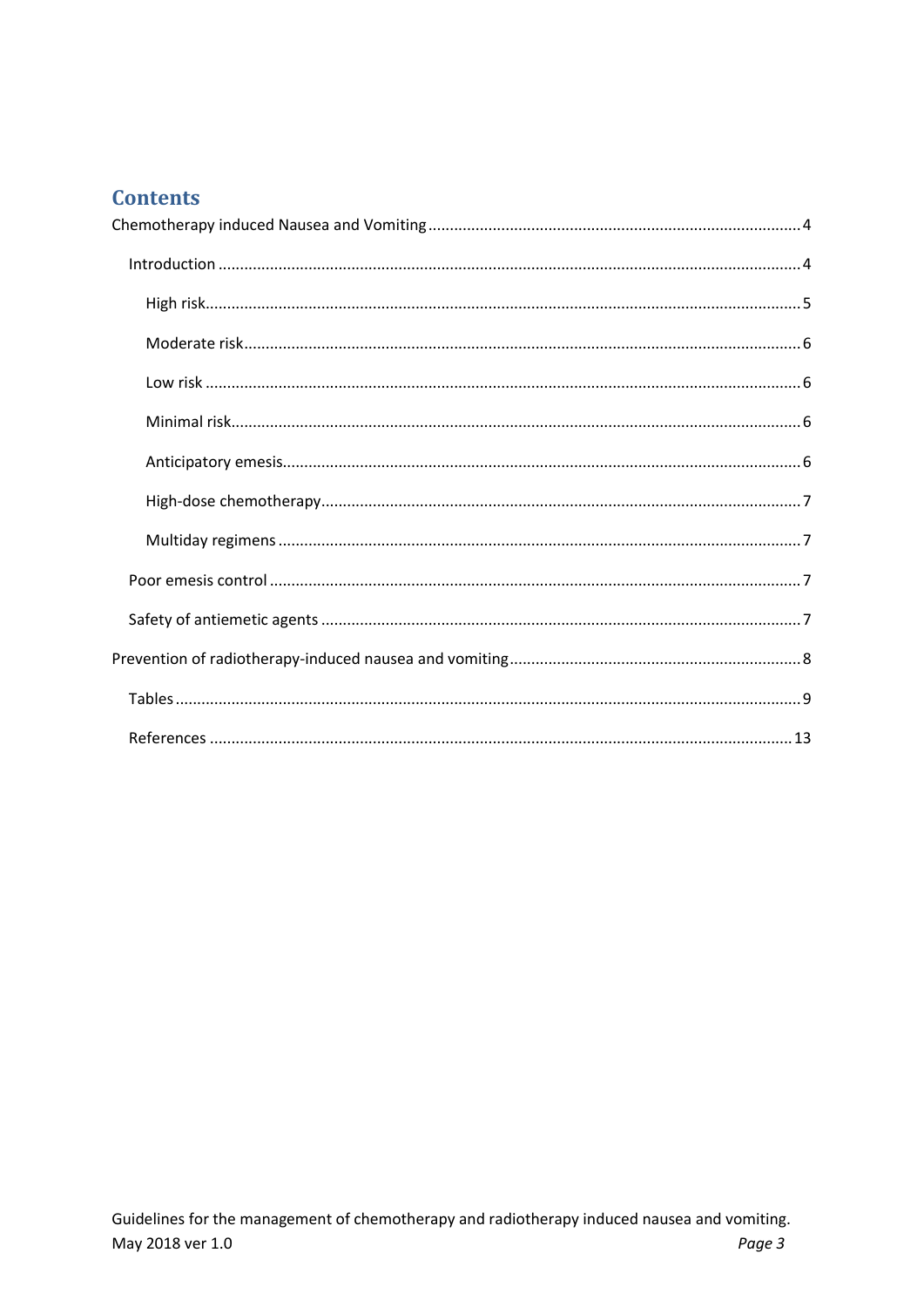# Management Chemotherapy and Radiotherapy

# Induced Nausea and Vomiting

## <span id="page-3-0"></span>**Chemotherapy induced Nausea and Vomiting**

#### <span id="page-3-1"></span>*Introduction*

Nausea and Vomiting are among the most feared and distressing adverse effects of chemotherapy from a patient's standpoint. Substantial progress has been made in improving the control of chemotherapy-induced nausea and vomiting (CINV) due in large part to the introduction of selective type-three 5-hydroxytryptamine (5-HT3) receptor antagonists approximately 13 years ago. Nevertheless, often CINV remains sub optimally controlled for a significant number of cancer patients receiving chemotherapy.

.

The following distinct types of CINV have been defined, with important implications for both prevention and management:

- Acute emesis, which most commonly begins within one to two hours of chemotherapy and usually peaks in the first four to six hours (<1 day post chemotherapy)
- Delayed emesis, occurring more than 24 hours after chemotherapy (1 7 days post chemotherapy)
- Anticipatory emesis, occurring prior to treatment as a conditioned response in patients who have developed significant nausea and vomiting during previous cycles of chemotherapy.
- Breakthrough emesis refers to vomiting despite pre-treatment and requires rescue with additional antiemetics.
- Refractory- continued emesis in subsequent treatment cycles when prophylaxis and rescue antiemetics have failed in previous cycles.

The **objective** of antiemetic therapy is the complete prevention of CINV, and this should be **achievable** in the majority of patients receiving chemotherapy, even with highly emetogenic agents.

Guidelines for the management of chemotherapy and radiotherapy induced nausea and vomiting. May 2018 ver 1.0 *Page 4*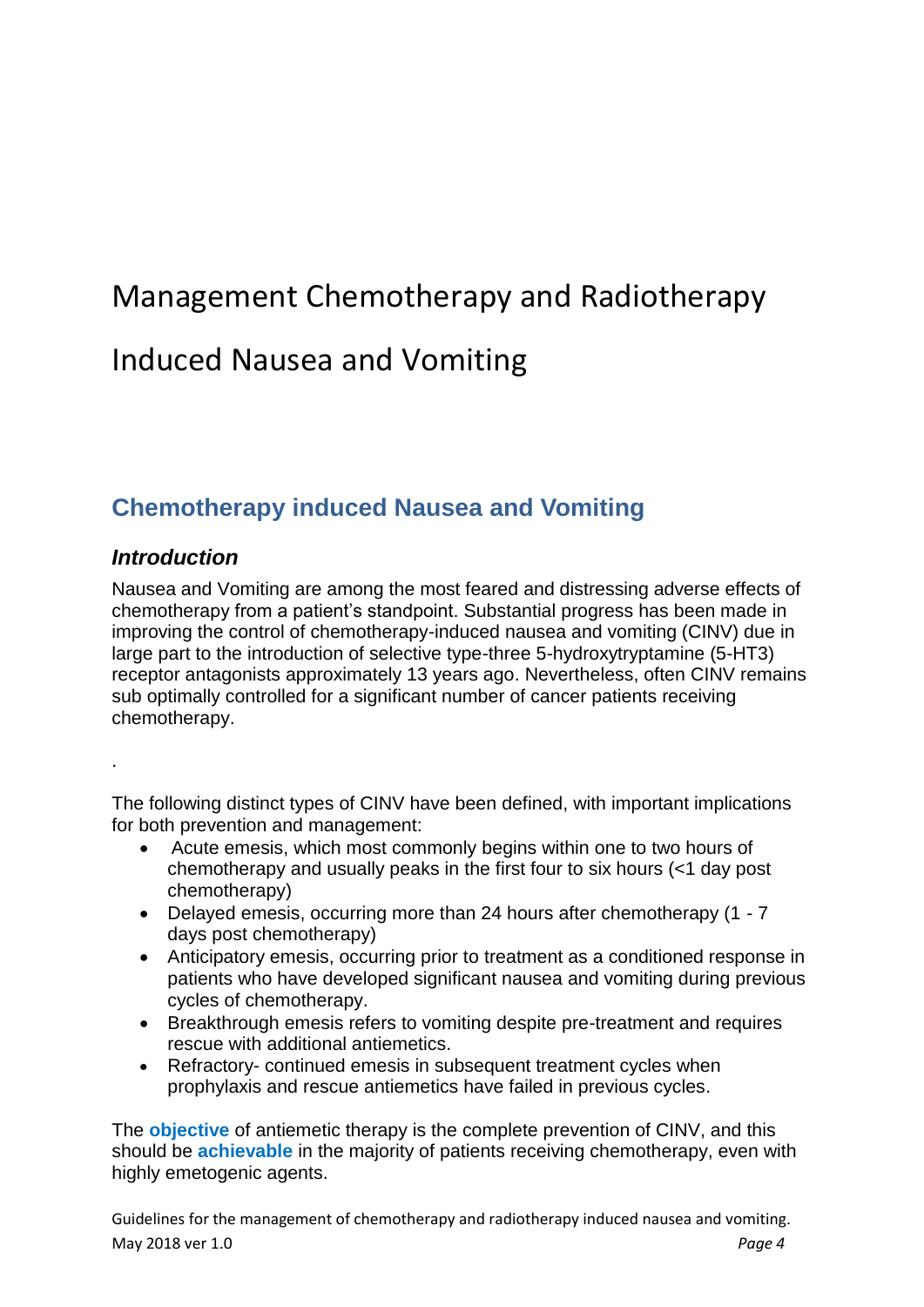The **three** categories of drugs with the highest therapeutic index for the management CINV include Corticosteroids, type three 5-hydroxytryptamine (5-HT3) receptor antagonists, and the neurokinin-1 (NK1) receptor antagonists.

The management of CINV has been greatly facilitated by the development of classification schemes that reflect the likelihood of emesis developing following treatment with a particular agent. A 1997 classification scheme gained broad acceptance and was utilized as the basis for treatment recommendations by guideline panels. A modification of this schema was proposed at the 2004 Perugia Antiemetic Consensus Guideline meeting.

Chemotherapy agents were divided into four categories

- $\bullet$  High  $\leftarrow$  >90 percent risk of emesis
- Moderate  $-$  >30 to 90 percent risk of emesis
- Low 10 to 30 percent risk of emesis
- $\bullet$  Minimal <10 percent risk of emesis

This drug classification schema is utilized in both the updated antiemetic guidelines of the Multinational Association of Supportive Care in Cancer (MASCC) and the American Society of Clinical Oncology (for examples see **Table 1**).

For combination regimens, the emetic level is determined by identifying the most emetogenic agent in the combination and then assessing the relative contribution of the other agents.

The present guideline document is based mainly on the 2016 MASCC and ESMO guideline update (1); additional information has been obtained from the British National Formulary. Examples of compatible antiemetic regimens incorporating local experience are given in **table 2.**

#### <span id="page-4-0"></span>**High risk**

For the prevention of non- anthracycline highly emetogenic chemotherapy, a threedrug regimen including single doses of a 5-HT3 inhibitors , dexamethasone and an NK1 inhibitor (aprepitant, fosaprepitant, netupitant or rolapitant), given before chemotherapy is recommended [MASCC level of confidence: high; MASCC level of consensus: high; ESMO level of evidence I; ESMO grade of recommendation: A]. In patients receiving non-AC highly emetogenic chemotherapy treated with a combination of an NK1 RA, a 5-HT3 inhibitors and dexamethasone to prevent acute nausea and vomiting, dexamethasone on days 2–4 is suggested to prevent delayed nausea and vomiting [MASCC level of confidence: high; MASCC level of consensus: moderate; ESMO level of evidence I; ESMO grade of recommendation: B]. it is noted that when apprepitant is used as the NK1 inhibitor, day2 and 3 80mg doses can be used as an adjunct to prevent delayed emesis.

In women with breast cancer receiving doxorubicin / cyclophosphamide chemotherapy, a three-drug regimen including single doses of a 5-HT3 RA, dexamethasone and an NK1 inhibitors (aprepitant, fosaprepitant, netupitant or rolapitant), given before chemotherapy is recommended [MASCC level of confidence: high; MASCC level of consensus: high; ESMO level of evidence I;

Guidelines for the management of chemotherapy and radiotherapy induced nausea and vomiting. May 2018 ver 1.0 *Page 5*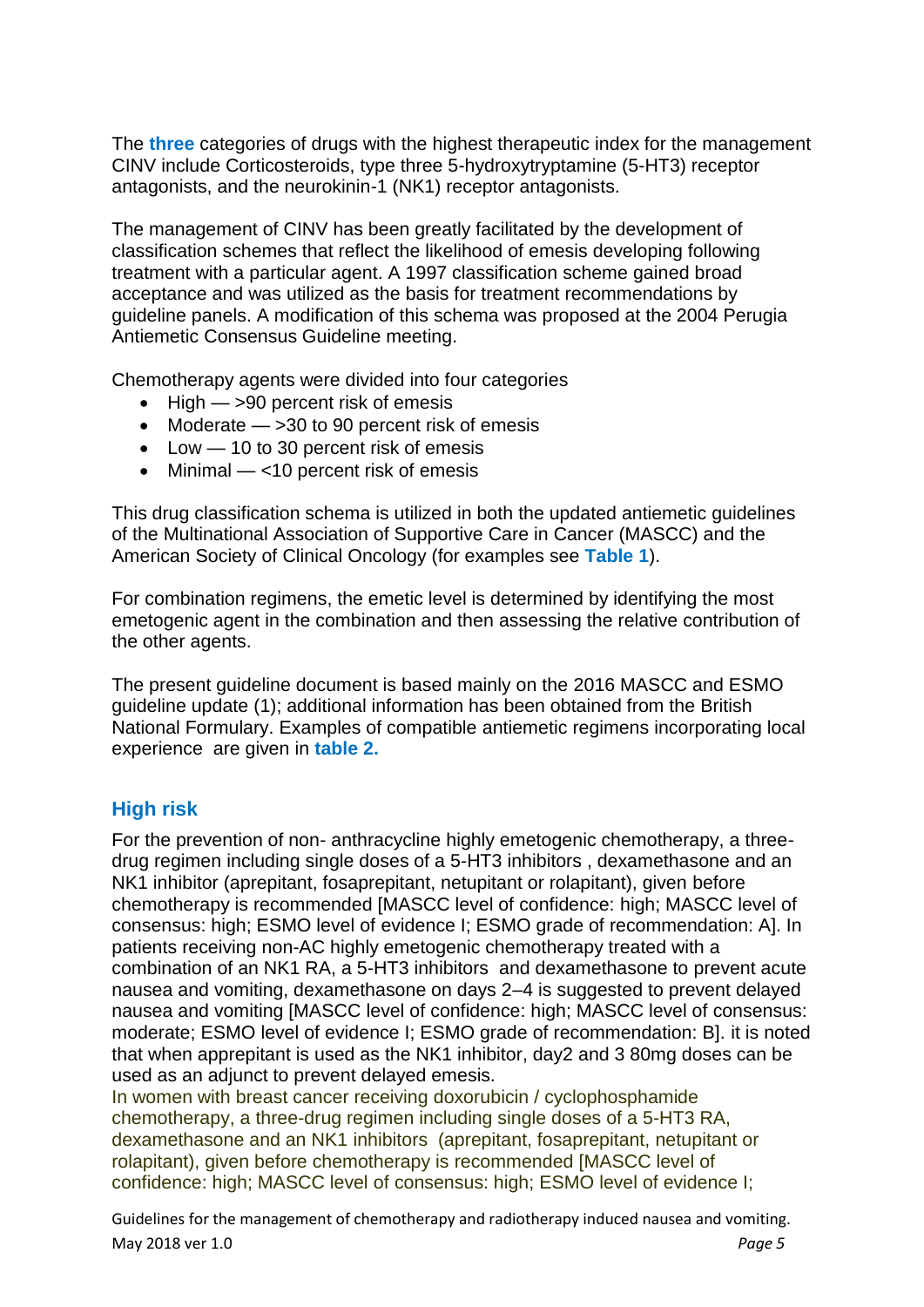ESMO grade of recommendation: A]. The addition of NK1 inhibitors increase the complete response rate by up to 9% on days 1-5 (2,3)

In women with breast cancer treated with a combination of a 5-HT3 RA, dexamethasone and an NK1 inhibitors to prevent acute nausea and vomiting, aprepitant or dexamethasone should be used on days 2 and 3 but not if fosaprepitant, netupitant or rolapitant has been used on day 1 [MASCC level of confidence: moderate; MASCC level of consensus: moderate; ESMO level of evidence II; ESMO grade of recommendation: B].

In patients having treatment with other agents, with whom randomised trials have not been conducted, the above recommendations can serve as guidance.

#### <span id="page-5-0"></span>**Moderate risk**

For patients receiving moderately emetogenic chemotherapy, recommend the combination of a 5-HT3 receptor antagonist plus dexamethasone [MASCC level of confidence: moderate; MASCC level of consensus: moderate; ESMO level of evidence II; ESMO grade of recommendation: B].. in patients receiving moderate emetogenic risk agents with a known potential for delayed emesis (e.g. oxaliplatin, doxorubicin, cyclophosphamide), the use of dexamethasone for days 2–3 can be considered [MASCC level of confidence: low; MASCC level of consensus: moderate; ESMO level of evidence III; ESMO grade of recommendation: C]. Treatment with a 5-HT3 receptor antagonist alone is a reasonable alternative and/or adjunct. Patients who despite recommended treatment develop unacceptable emesis after a moderate emetogenic risk chemotherapeutic regimen, escalation to an antiemetic regimen used for high risk chemotherapy is a reasonable option. The ESMO guidelines specifically reviewed evidence for carboplatin-based regimens for which they suggest the addition of an NK1 inhibitor [grade of recommendation B]

#### <span id="page-5-1"></span>**Low risk**

a single antiemetic agent, such as dexamethasone, a 5-HT3 RA or a dopamine RA, such as metoclopramide may be considered for prophylaxis in patients receiving chemotherapy of low emetic risk [MASCC level of confidence: no confidence possible; MASCC level of consensus: moderate; ESMO level of evidence: II; ESMO grade of recommendation: B].

#### <span id="page-5-2"></span>**Minimal risk**

No antiemetic should be routinely administered before chemotherapy to patients without a history of nausea and vomiting receiving minimally emetogenic chemotherapy [MASCC level of confidence: no confidence possible; MASCC level of consensus: high; ESMO level of evidence: IV; ESMO grade of recommendation: D].

#### <span id="page-5-3"></span>**Anticipatory emesis**

Once it develops, anticipatory nausea and vomiting is difficult to control by pharmacological treatment. The best approach for the prevention of anticipatory nausea and vomiting is the best possible control of acute and delayed nausea and

Guidelines for the management of chemotherapy and radiotherapy induced nausea and vomiting. May 2018 ver 1.0 *Page 6*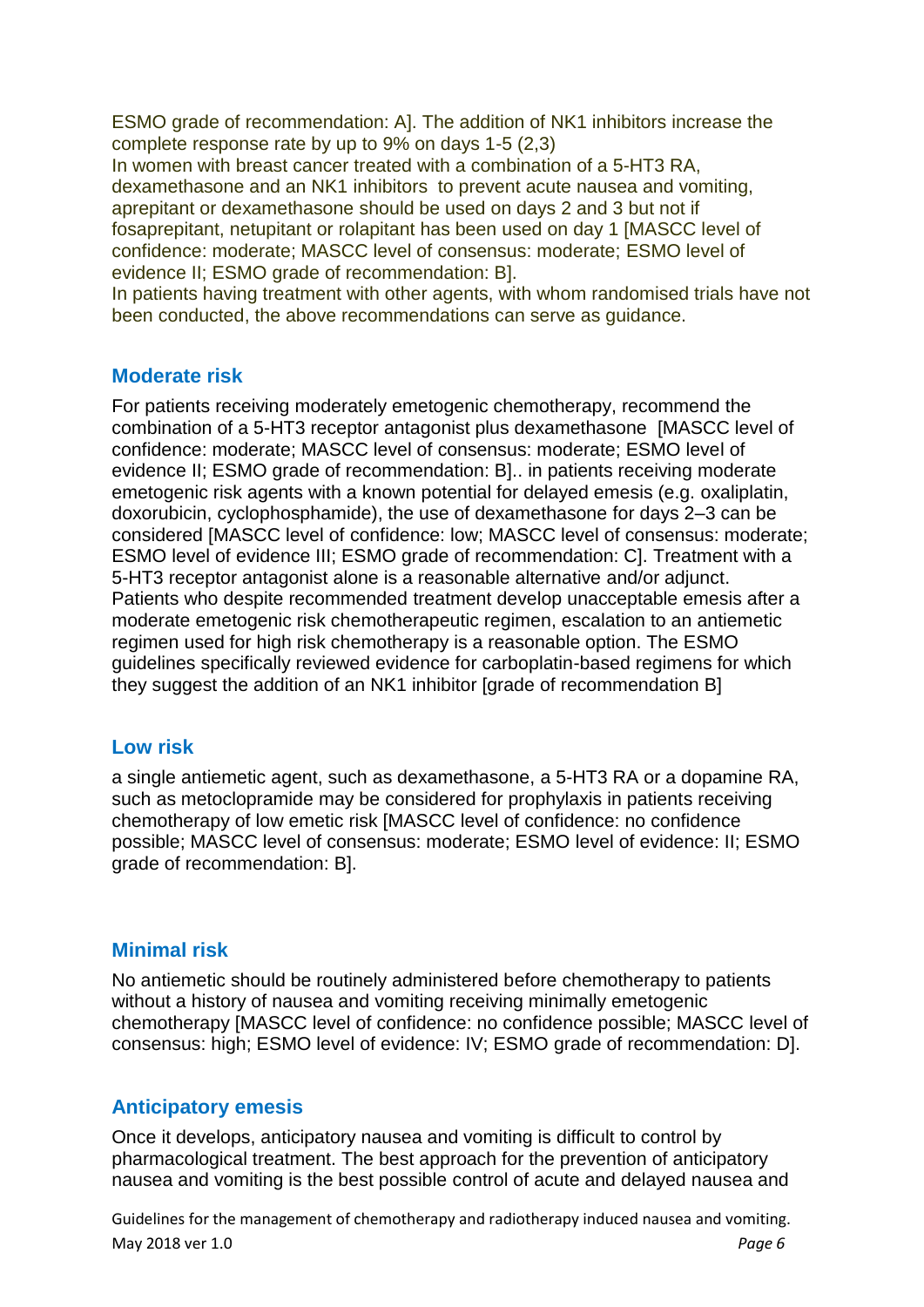vomiting [MASCC level of confidence: moderate; MASCC level of consensus: high; ESMO level of evidence: III, ESMO grade of recommendation:A]. Benzodiazepines can be used to reduce the occurrence and behavioural interventions can be useful in in managing anticipatory nausea and emesis.

#### <span id="page-6-0"></span>**High-dose chemotherapy**

For patients receiving high-dose chemotherapy for stem cell transplant, a combination of a 5-HT3 RA with dexamethasone and aprepitant (125 mg orally on day 1 and 80 mg on days 2–4) is recommended before chemotherapy [MASCC level of confidence: high; MASCC level of consensus: high; ESMO level of evidence: I; ESMO grade of recommendation: A].

#### <span id="page-6-1"></span>**Multiday regimens**

For patients receiving multiday (three or more) regimens that are moderately or highly emetogenic the use of a daily dose of a first-generation 5-HT3 receptor antagonist, or a single application of a granisetron transdermal patch or palonosetron on days 1, 3, and 5 plus daily dexamethasone, with the addition of aprepitant (days 1, 2, and 3), fosaprepitant (day 1), or another NK1R antagonist (eg, netupitant plus palonosetron [NEPA] or rolapitant) on day 1 for highly emetogenic regimens (eg, five days of cisplatin in regimens for testicular or ovarian germ cell cancer). Based on available randomised data ESMO/MASCC recommend a 5-HT3 RA plus dexamethasone plus aprepitant for the prevention of acute nausea and vomiting and dexamethasone for delayed nausea and vomiting for patients patients affected by metastatic germ cell tumours receiving multiple-day cisplatin.

#### <span id="page-6-2"></span>*Poor emesis control*

For patients who do not achieve adequate control of CINV with their initial antiemetic regimen, the patient's management should be reviewed to ensure that there are no other factors responsible for continued emesis and that adequate antiemetic therapy actually was administered for the given chemotherapy regimen. If CINV remains an issue, the addition or substitution of a second line agent or changing from one 5-HT3 receptor antagonist to another may be useful. In some cases chemotherapy needs to be altered, i.e. substituting with less emetogenic agents or changing schedule, infusion duration etc.

Olanzapine can be used for breakthrough emesis (4) but the mild to moderate sedation it can cause may be a problem for elderly or frail patients.

Agents like metoclopramide, cyclizine, prochloperazine, levomepromazine, haloperidol most of which have indications for nausea and vomiting from other causes or within palliative care may be used as adjuncts in selected cases..

#### <span id="page-6-3"></span>*Safety of antiemetic agents*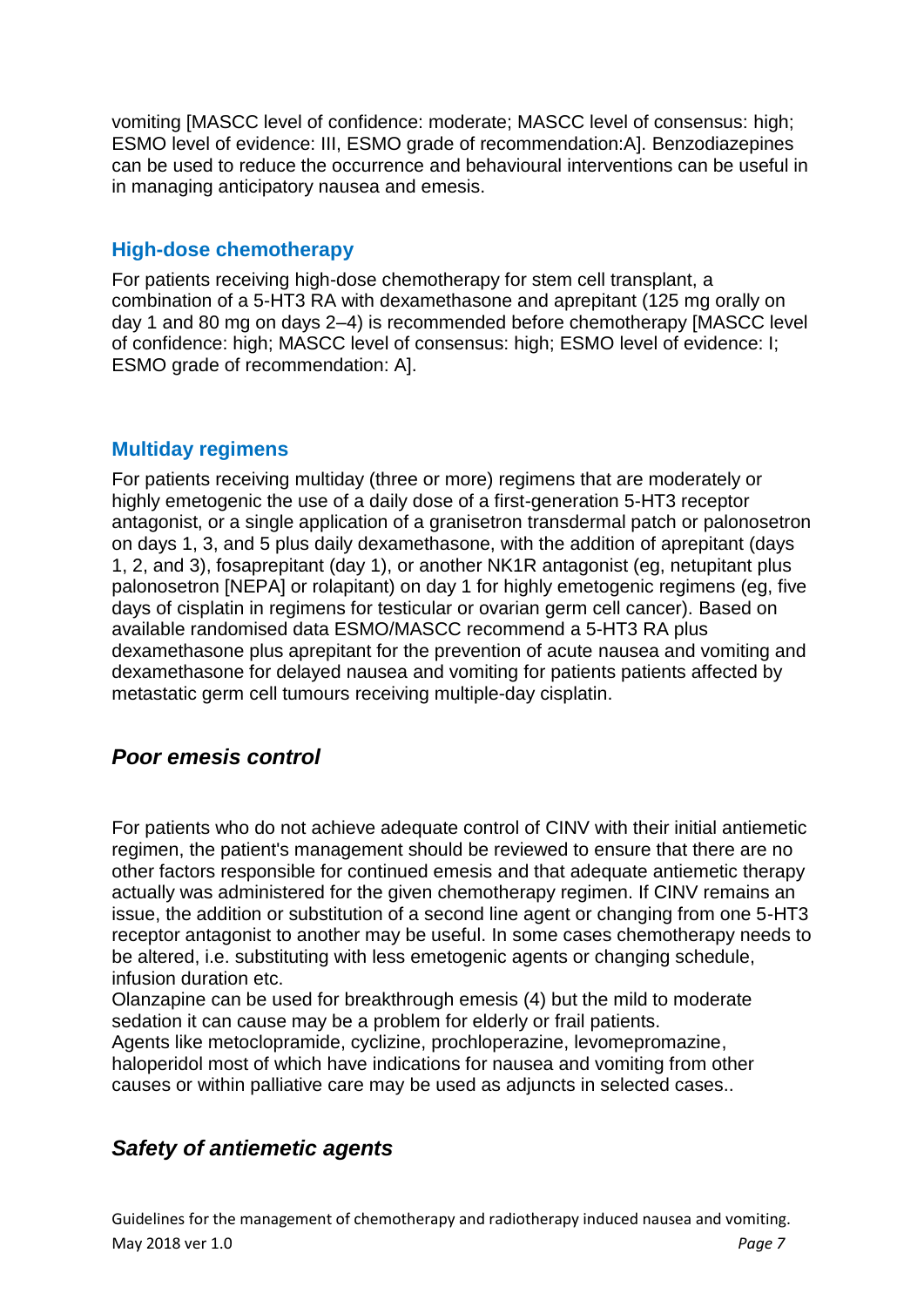With the 5- HT3 inhibitorss, electrocardiographic changes, particularly QTc prolongation, are a class effect. The risk may differ between these agents and palonosetron seems to induce the lowest risk. Due to cardiac adverse effects, FDA warnings against both the i.v. dose of dolasetron (Drug Safety Communication, December 2010) and the high 32 mg i.v. dose of ondansetron (Drug Safety Communication, June 2012) have been released. These formulations have therefore been withdrawn. The EMA has recommended a change in the use of metoclopramide due to the risk of neurological effects such as short term extrapyramidal disorders [EMA/443003/2013]. The EMA recommends metoclopramide not to be used in children below 1 year of age and for adults to be used in a daily maximum dose of 30 mg (e.g. 10 mg × 3 orally) for a maximum of 5 days. The authors of the ESMO/MASCC guideline recorded their opinion that 10 mg of metoclopramide is not superior to placebo in the effect against chemotherapy induced nausea and vomiting and that higher doses are tolerable, when given for 2– 3 days. Olanzapine may be considered with a 5-HT3 RA plus dexamethasone, particularly when nausea is an issue, but using the 10 mg dose, patient sedation may be a concern [MASCC level of confidence: low; MASCC level of consensus: low; ESMO level of evidence II; ESMO grade of recommendation: B].

### <span id="page-7-0"></span>**Prevention of radiotherapy-induced nausea and vomiting**

In the current ESMO/MASCC guidelines, mainly based on expert opinions the following risk categories were addressed: made.

**High**- **Total body irradiation** – Prophylaxis with 5-HT3 inhibitor and dexamethasone **Moderate** – **Upper abdomen, craniospinal** – Prophylaxis with a 5-HT3 inhibitor with optional dexamethasone

**Low** – **Cranium,**– Prophylaxis or rescue with Dexamethasone.- **Head and neck, thorax, pelvis**- Prophylaxis or rescue with Dexamethasone, a Dopamine receptor antagonist (metoclopramide) or a 5-HT3 inhibitor.

**Minimal** – **extremities, breast** – rescue with Dexamethasone, D-receptor antagonist or 5-HT3 inhibitor.

**Concomitant CRT**: The antiemetic prophylaxis should be according the the guidelines for CINV for the used chemotherapy. If the emetic risk level of the involved RT field is higher than the concomitant Chemotherapy then the risk level of RT has to be chosen to tailor the antiemetic treatment.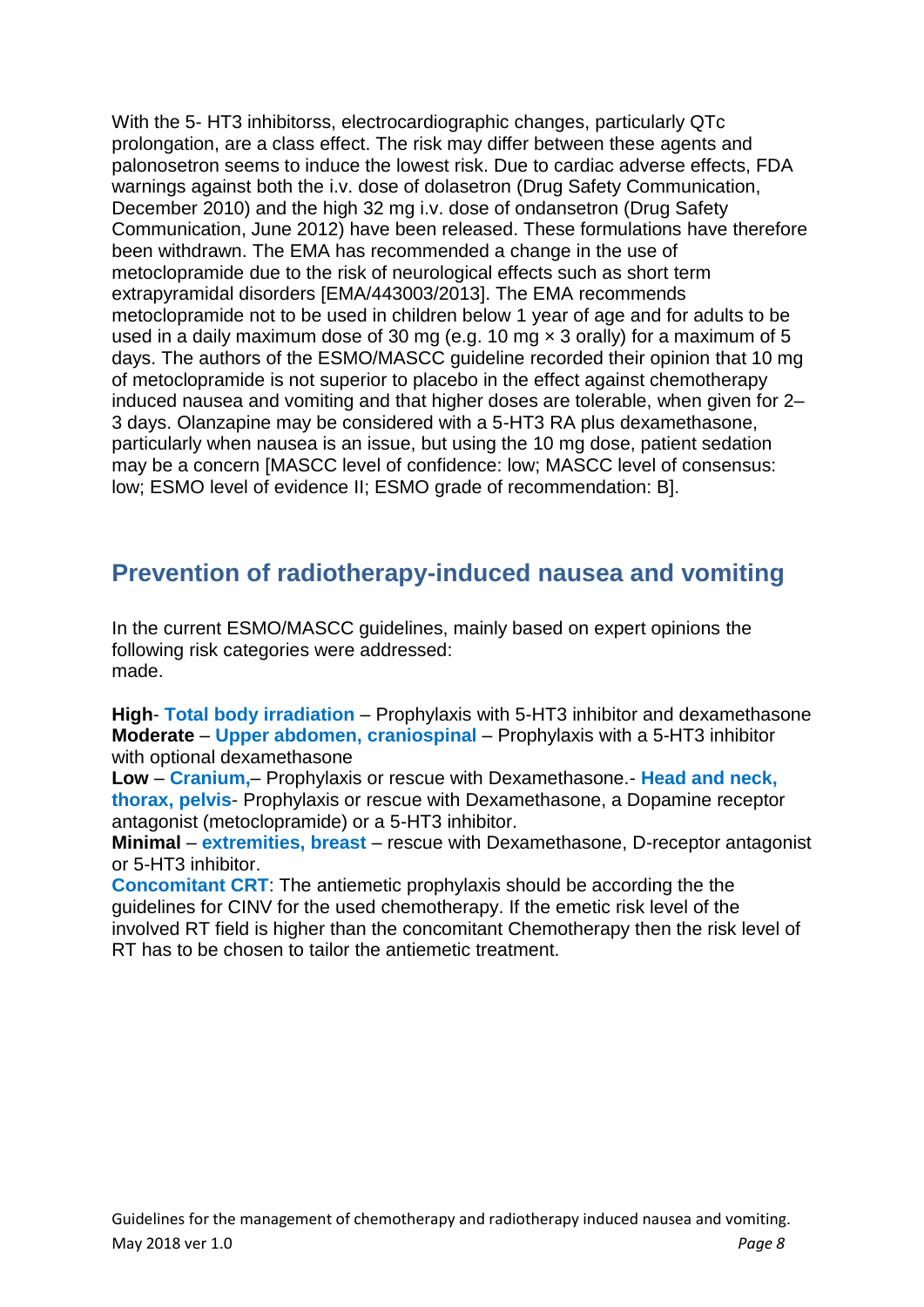### <span id="page-8-0"></span>*Tables*

| Table 1. Classiffication of antineoplastic agents according to emetogenic potential |                                                                                                                                                                                                                                          |                                                                                                                                                                                                                                                                    |                                                                                                                                                                                                                                                                                                               |
|-------------------------------------------------------------------------------------|------------------------------------------------------------------------------------------------------------------------------------------------------------------------------------------------------------------------------------------|--------------------------------------------------------------------------------------------------------------------------------------------------------------------------------------------------------------------------------------------------------------------|---------------------------------------------------------------------------------------------------------------------------------------------------------------------------------------------------------------------------------------------------------------------------------------------------------------|
|                                                                                     | <b>IV agents</b>                                                                                                                                                                                                                         |                                                                                                                                                                                                                                                                    | <b>Oral agents</b>                                                                                                                                                                                                                                                                                            |
| <b>High</b>                                                                         | Anthracycline/cyclophosphamide combination<br>Carmustine<br>Cisplatin > 50mg/m <sup>2</sup><br>Cyclophosphamide ≥1500 mg/m2<br>Dacarbazine<br>Mechlorethamine<br>Streptozocin                                                            |                                                                                                                                                                                                                                                                    | Hexamethylmelamine<br>Procarbazine                                                                                                                                                                                                                                                                            |
| <b>Moderate</b>                                                                     | Alemtuzumab<br>Azacitidine<br>Bendamustine<br>Carboplatin<br>Clofarabine<br>Cyclophosphamide <1500<br>mg/m2<br>Cytarabine >1000 mg/m2<br>Daunorubicin                                                                                    | Epirubicin<br>Idarubicin<br>Ifosfamide<br>Irinotecan<br>Oxaliplatin<br>Romidepsin<br>Temozolomidec<br>Thiotepad<br>Trabectedin                                                                                                                                     | <b>Bosutinib</b><br>Ceritinib<br>Crizotinib<br>Cyclophosphamide<br>Imatinib<br>Temozolomide<br>Vinorelbine                                                                                                                                                                                                    |
| Low                                                                                 | Aflibercept<br>Belinostat<br>Blinatumomab<br><b>Bortezomib</b><br>Brentuximab<br>Cabazitaxel<br>Carfilzomib<br>Catumaxumab<br>Cetuximab<br>Cytarabine ≤1000 mg/m2<br>Docetaxel<br>Eribulin<br>Etoposide<br>5-Fluorouracil<br>Gemcitabine | Ipilimumab<br>Ixabepilone<br>Methotrexate<br>Mitomycin<br>Mitoxantrone<br>Nab-paclitaxel<br>Paclitaxel<br>Panitumumab<br>Pemetrexed<br>Pegylated<br>liposomal<br>doxorubicin<br>Pertuzumab<br>Temsirolimus<br>Topotecan<br>Trastuzumab-<br>emtansine<br>Vinflunine | Afatinib<br>Axatinib<br>Capecitabine<br>Dabrafenib<br>Dasatinib<br>Everolimus<br>Etoposide<br>Fludarabine<br>Ibrutinib<br>Idelalisib<br>Lapatinib<br>Lenalidomide<br>Olaparib<br>Nilotinib<br>Pazopanib<br>Ponatinib<br>Regorafenib<br>Sunitinib<br>Tegafur uracil<br>Thalidomide<br>Vandetanib<br>Vorinostat |
| <b>Minimal</b>                                                                      | Bevacizumab<br>Bleomycin<br><b>Busulfan</b><br>2-Chlorodeoxyadenosine<br>Cladribine<br>Fludarabine<br>Nivolumab<br>Ofatumumab                                                                                                            | Pembrolizumab<br>Pixantrone<br>Pralatrexate<br>Rituximab<br>Trastuzumab<br>Vinblastine<br>Vincristine<br>Vinorelbine                                                                                                                                               | Chlorambucil<br>Erlotinib<br>Gefitinib<br>Hydroxyurea<br>Melphalan<br>Methotrexate<br>L-phenylalanine mustard<br>Pomalidomide<br>Ruxolitinib<br>Sorafenib<br>6-Thioguanine<br>Vemurafenib<br>Vismodegib                                                                                                       |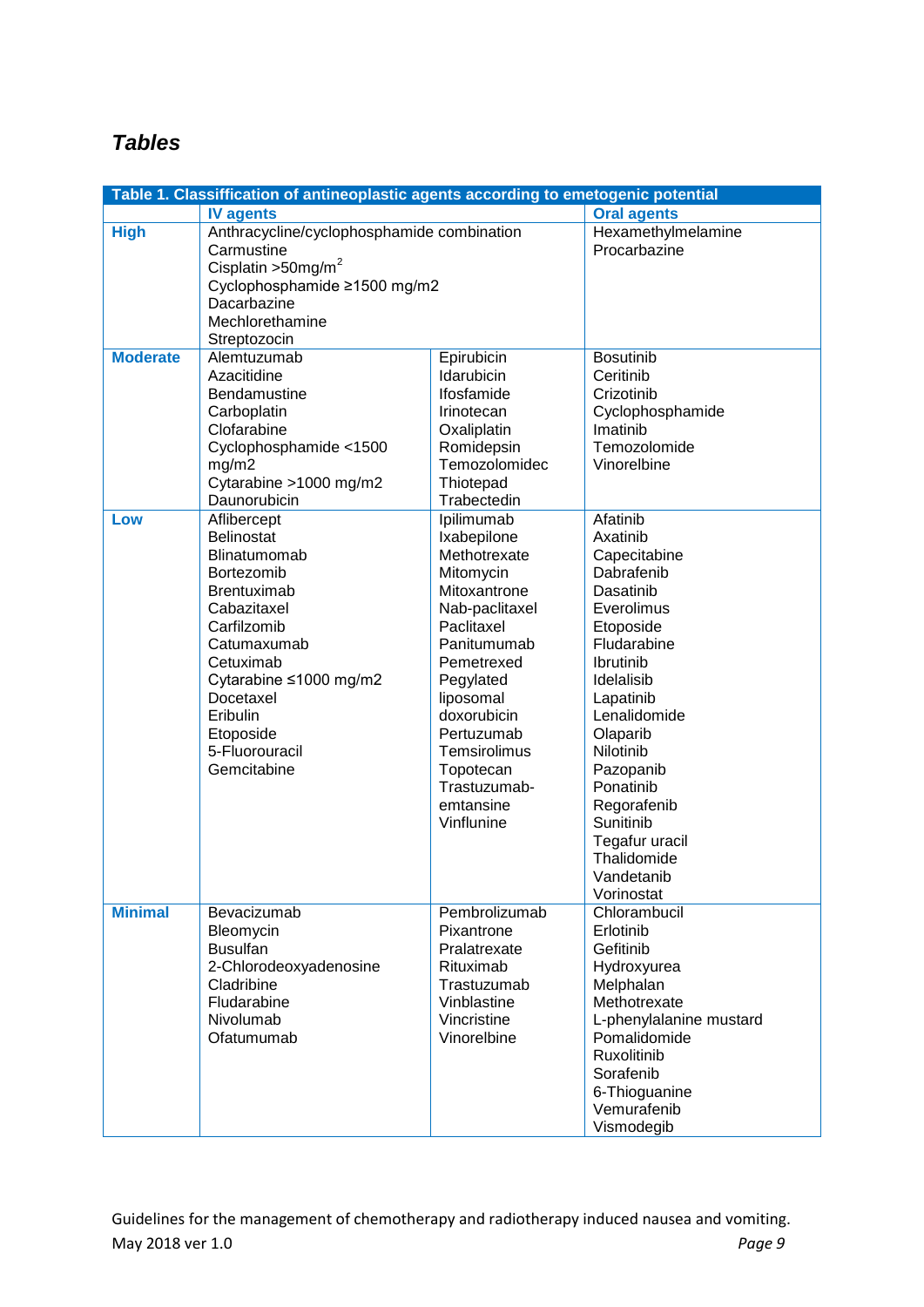Adapted from *2016 MASCC and ESMO guideline update for the prevention of chemotherapy- and radiotherapy-induced nausea and vomiting and of nausea and vomiting in advanced cancer patients*. Roila et all Ann Onc 27 (S5):V119-v133, 2016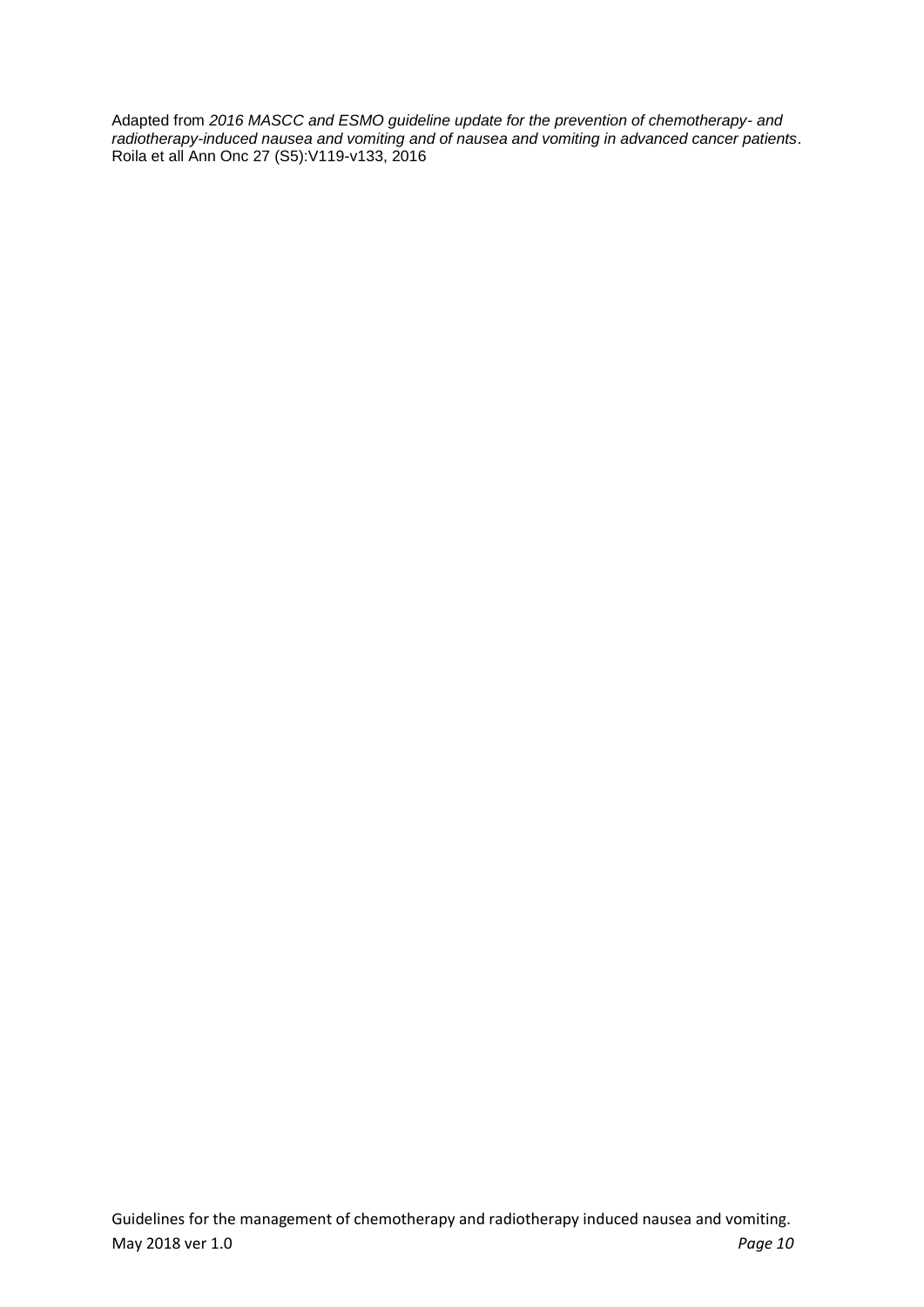| Table 2. Examples of antiemetic regimens according to emetogenic potential. |                                                                                                                                                                                       |                                                                                                                                                                                                                                                                          |                                                                                                                                                                                                                                                                                                                                                                                                            |
|-----------------------------------------------------------------------------|---------------------------------------------------------------------------------------------------------------------------------------------------------------------------------------|--------------------------------------------------------------------------------------------------------------------------------------------------------------------------------------------------------------------------------------------------------------------------|------------------------------------------------------------------------------------------------------------------------------------------------------------------------------------------------------------------------------------------------------------------------------------------------------------------------------------------------------------------------------------------------------------|
| <b>Emetogenic risk</b>                                                      | <b>Prophylaxis of acute</b><br><b>CINV</b>                                                                                                                                            | <b>Prophylaxis of</b><br>delayed CINV                                                                                                                                                                                                                                    | <b>Options for</b><br>secondary<br>prophylaxis /<br>breakthrough emesis                                                                                                                                                                                                                                                                                                                                    |
| <b>High (&gt;90%)</b>                                                       | <b>Ondansetron 8mg</b><br>IVstat or 8-16mg PO<br><b>Dexamethasone 8mg</b><br>IV stat (not haem)<br>Aprepitant 125mg po<br>if<br>Cisplatin >70mg/m2,<br>Cyclophosphamide<br>>1500mg/m2 | <b>Dexamethsone 2mg</b><br>tds 3/7 up to 8mg BD<br>for 3/7 (in regimens<br>not containing a<br>steroid)<br><b>Ondansetron 8mg bd</b><br>3/7<br><b>Aprepitant 80mg days</b><br>2 and 3 if given<br>125mg on day 1.<br><b>Metoclopramide</b><br>10mg tds prn for 5<br>days | Add in ondansetron<br>8 <sub>mg</sub> bd<br>5/7<br>Consider<br>Levomepromazine<br>6.25mg prn up to qds<br><b>Consider Lorazepam</b><br>1mg tds, especially in<br>anticipatory nausea.<br>Consider adding<br><b>Aprepitant / other</b><br>NK <sub>1</sub> for<br>subsequent cycles<br>(once other options<br>exhausted) if not<br>previously used<br>Consider olanzapine<br>5-10mg daily on days<br>$2 - 4$ |
| Dexamethasone 4mg BD day2-day4                                              | 2 <sup>nd</sup> Option: Netupitant / palonosetron combination with Dexamethasone 8-12mg IV day1, with                                                                                 |                                                                                                                                                                                                                                                                          |                                                                                                                                                                                                                                                                                                                                                                                                            |
| Moderate (30-<br>$90\%$                                                     | <b>Ondansetron 8mg pos</b><br>30 min prior to infusion<br><b>Dexamethasone 8mg</b><br>IV<br>stat (not haematology)                                                                    | <b>Dexamethasone 2mg</b><br>tds 3/7 up to 4mgBD<br>(in regimens<br>not containing<br>steroids or haem)<br><b>[With</b><br><b>Ondansetron 8mg bd</b><br>3/7 for anthracycline /<br>cyclophosphamide<br>regimens)]<br><b>Metoclopramide</b><br>10mg tds prn for 5<br>days  | <b>Ondansetron 8mg bd</b><br>$5/7$ +/-<br>dexamethasone 2mg<br>tds $3/7$<br>(if not already used)<br><b>Metoclopramide 10mg</b><br>tds prn<br>(if not already used)<br><b>Consider Aprepitant /</b><br>other NK1 in<br>patients with previously<br>poorly controlled CINV                                                                                                                                  |
| Low (10-30%)                                                                | <b>Dexamethasone 4-</b><br>8mg IV<br>stat (not haematology)                                                                                                                           | <b>Metoclopramide</b><br>10mg tds prn                                                                                                                                                                                                                                    | <b>Dexamethasone 2mg</b><br>tds $3/7$<br>(in regimens not<br>containing<br>steroids)<br>With<br><b>Ondansetron 8mg bd</b><br>3/7                                                                                                                                                                                                                                                                           |
| Minimal(<10%)                                                               | None                                                                                                                                                                                  | None                                                                                                                                                                                                                                                                     | <b>Metoclopramide 10mg</b><br>tds prn<br><b>Dexamethasone 2mg</b><br>tds $3/7$<br>(in regimens not<br>containing<br>steroids)<br>With<br><b>Ondansetron 8mg bd</b><br>3/7                                                                                                                                                                                                                                  |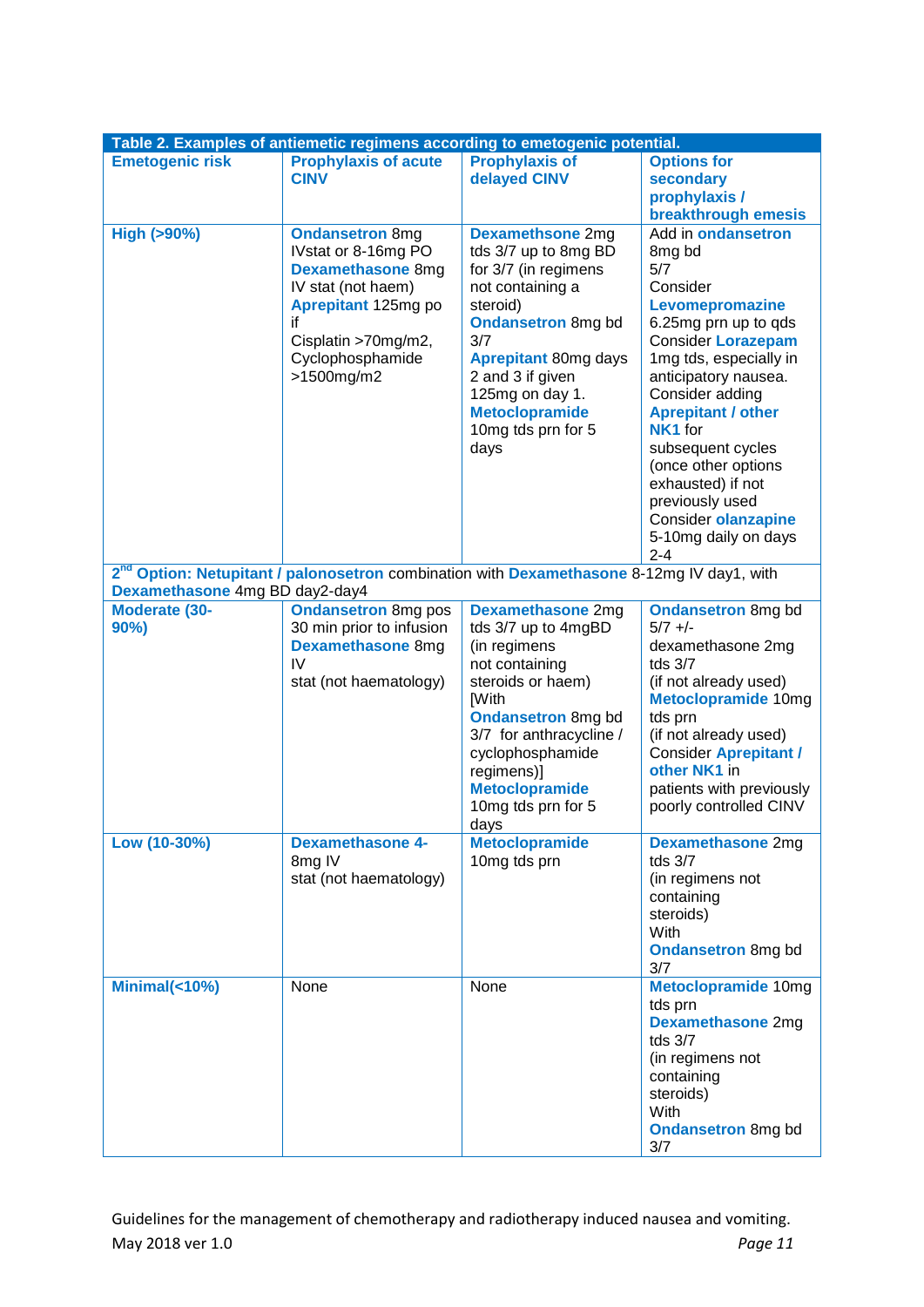| Table 3. Active agents in managing CINV                                       |                                      |                           |  |  |
|-------------------------------------------------------------------------------|--------------------------------------|---------------------------|--|--|
| <b>Included in ESMO / MASCC guidelines 2016</b>                               |                                      |                           |  |  |
|                                                                               | <b>Acute Emesis (day1)</b>           | <b>Delayed Emesis</b>     |  |  |
| <b>Corticosteroids</b>                                                        |                                      |                           |  |  |
| Dexamethasone                                                                 | Various doses from 4mg for           | 8-16mg daily for 3-4 days |  |  |
|                                                                               | low risk, up to 20mg for high        |                           |  |  |
|                                                                               | risk.                                |                           |  |  |
| 5-HT <sub>3</sub> inhibitors (receptor antagonists)                           |                                      |                           |  |  |
| Ondasentron                                                                   | 8mg-16mg pos / IV                    | 8mg pos bd for delayed    |  |  |
|                                                                               | (preference to oral                  | emesis                    |  |  |
|                                                                               | administration)                      |                           |  |  |
| Granisetron                                                                   | IV 1 mg or 0.01 mg/kg                |                           |  |  |
|                                                                               | Oral 2 mg (or 1 mgb)                 |                           |  |  |
| Palonosetron                                                                  | IV 0.25 mg                           |                           |  |  |
|                                                                               | Oral 0.5 mg                          |                           |  |  |
| <b>NK1-inhibitors (receptor antagonists)</b>                                  |                                      |                           |  |  |
| Aprepitant                                                                    | 125mg                                | 80mg days2-3              |  |  |
| Fosaprepitant                                                                 | 150 <sub>mg</sub>                    | none                      |  |  |
| Rolapitant                                                                    | 180mg                                | none                      |  |  |
| <b>Combination 5-HT<sub>3</sub> and NK1 inhibitors</b>                        |                                      |                           |  |  |
| Palonosetron with netupitant                                                  | $0.5$ mg + 300mg                     |                           |  |  |
| <b>Antipsychotics</b>                                                         |                                      |                           |  |  |
| Olanzapine<br>5-10mg daily                                                    |                                      |                           |  |  |
| <b>Dopamine receptor inhibitors</b>                                           |                                      |                           |  |  |
| Metoclopramide<br>10 <sub>mg</sub> tds                                        |                                      |                           |  |  |
| Not included in MASCC / ESMO guidelines but possibly useful in selected cases |                                      |                           |  |  |
| Levopepromazine                                                               | 6.25 mg od to 6.25bd                 |                           |  |  |
| Prochloperazine                                                               | 5-10mg bd or tds, acute attack: 20mg |                           |  |  |
| Haloperidol                                                                   | 1.5 mg od or bd                      |                           |  |  |
| Cyclizine                                                                     | 50mg tds                             |                           |  |  |